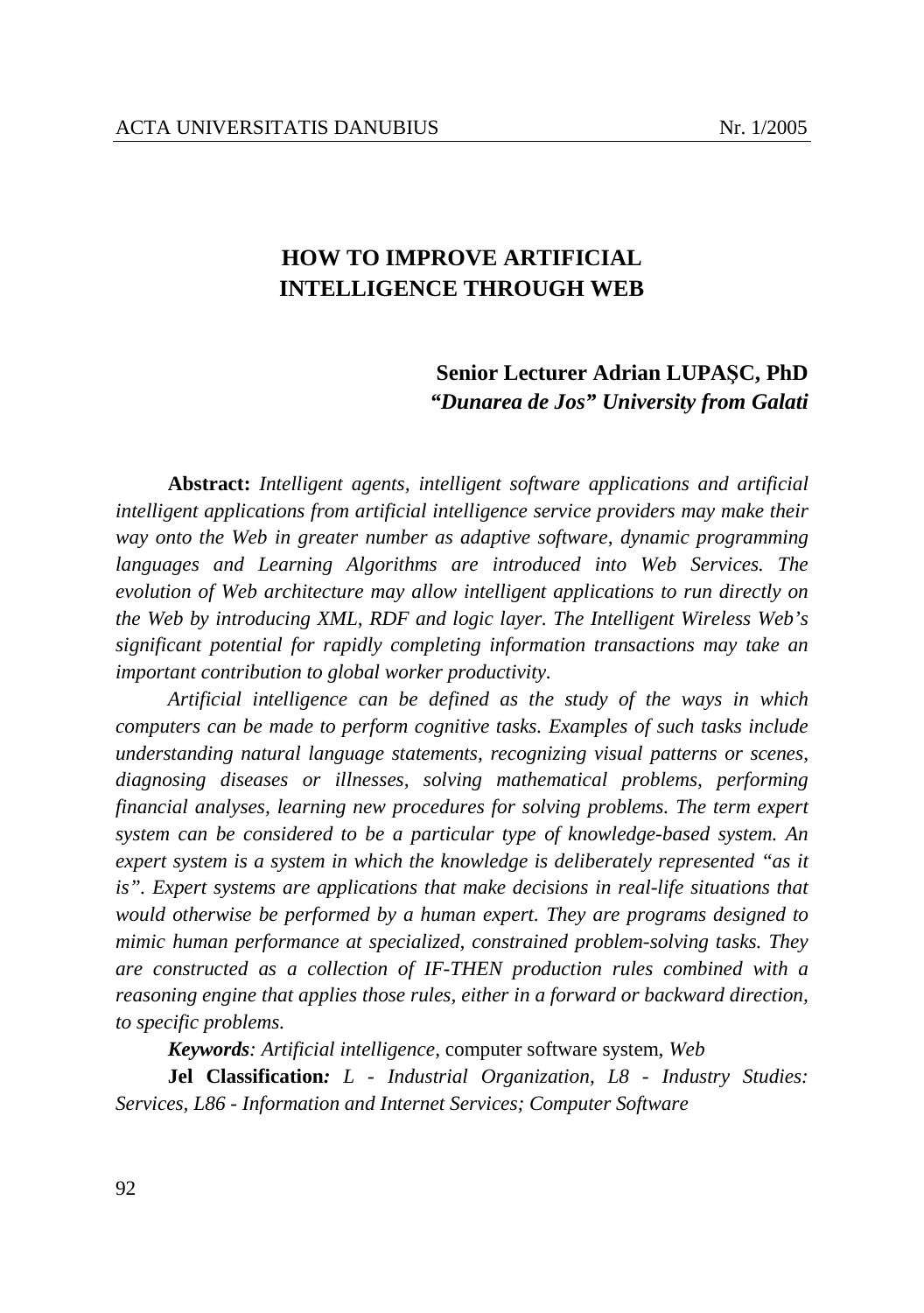An intelligent agent is a computer software system that is situated in some environment and capable of autonomous action and learning in its environment to meet its design objectives. Intelligent agents have the following characteristics: reactive – they perceive their environment and respond; proactive – they exhibit goal – directed behaviour; and social – they interact with other agents.

Real-time intelligent agent technology offers a powerful Web tool. Agents are able to act without the intervention of humans or other systems; they have control both over their own internal state and over their behaviour. In complexity domains, agents must be prepared for the possibility of failure. This situation is called nondeterministic. Normally, an agent will have a repertoire of actions available to it. This set of possible actions represents the agent's capability to modify its environments.

The key problem facing an agent is that of deciding which of its actions it should perform to satisfy its design objectives. Agent architectures are really software architectures for decision-making systems that are embedded in an environment. The complexity of the decision-making process can be affected by various environmental properties.

Distributed artificial intelligence is concerned with coordinated intelligent behaviour: intelligent agents coordinating their knowledge, skills, and plans to act or solve problems, working towards a single goal or towards separate, individual goals that interact. Distributed artificial intelligence provides intellectual insights about organization, interaction, and problem solving among intelligent agents.

In building the Intelligent Wireless Web, can envision the use of parallel PC clusters coordinated by artificial intelligence service providers to carry out complex tasks utilizing the principles of distributed artificial intelligence. Adaptive configurations of such clusters will enable the task assignments to be distributed by artificial intelligence servers to PCs within the cluster having the need of capabilities that may be highly specialized.

The basic assumption of distributed artificial intelligence is that, in general, a single isolated intelligent agent does not possess enough knowledge or resources to complete a problem-solving task. On the contrary, it is envisioned that complex problem solving in real-world domains will be performed by communities of specialized intelligent agents, able to collaborate with each other toward the accomplishment of a given common goal and to negotiate the use of resources in the most effective way. The ability to communicate with other agents is therefore considered essential for an agent to exhibit intelligent behaviours.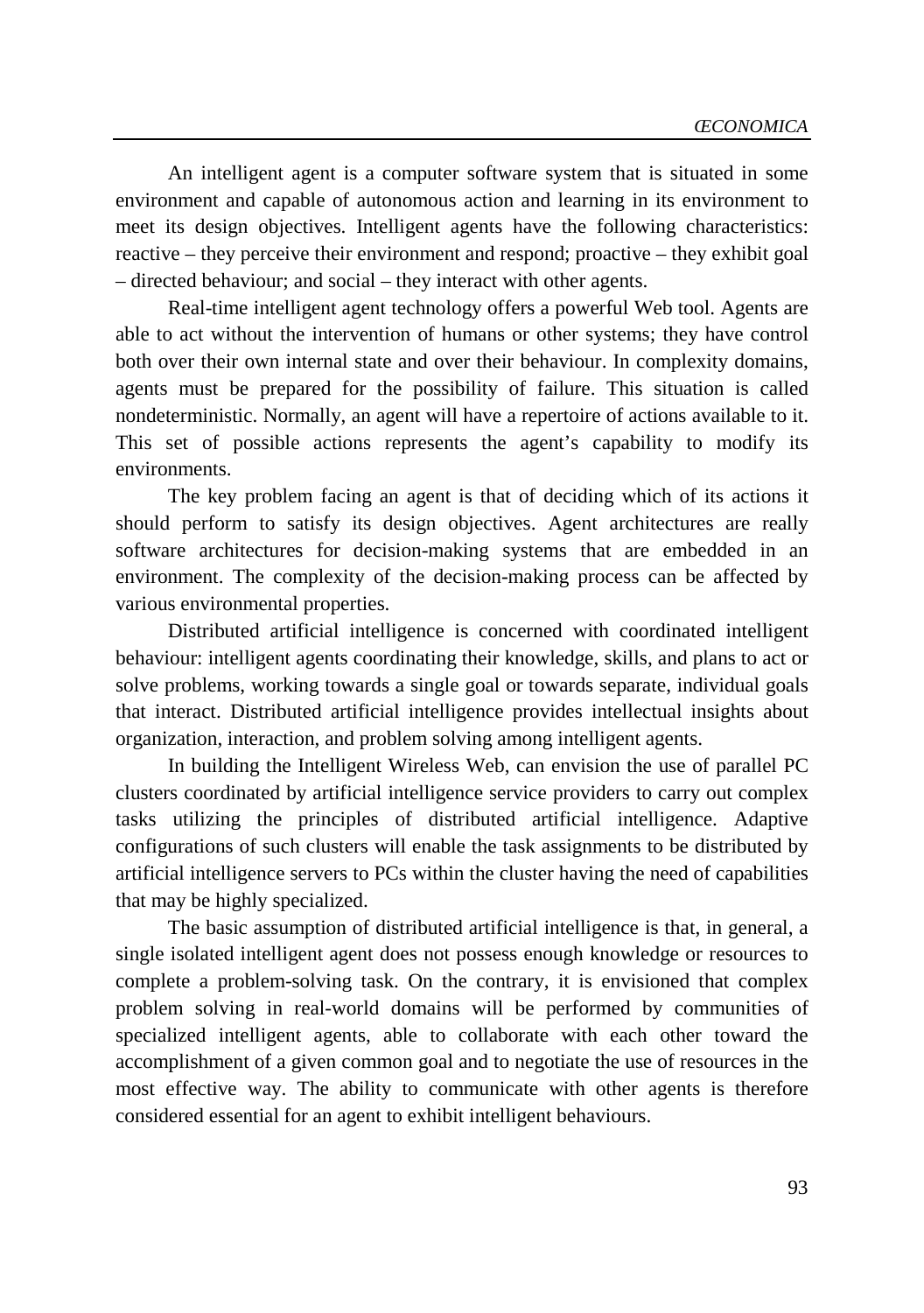An artificial intelligence provider is used as the development environment for distributed artificial intelligence systems, using an extension to HTTP designed to support server-to-server communication. In particular, new methods enable a client agent to invoke a specific service on a server. The implementation of a specialized HTTP server would be able to deliver distributed artificial intelligence applications over the Web. In addition to implementing standard HTTP, the artificial intelligence server would offer a library of high-level functions to dynamically generate HTML pages and a server-to-server communication method.

The dynamic generation of HTML pages allows complex artificial intelligence applications to be delivered to end users without the need for specialized hardware and software support and using a simple and homogeneous interface model.

Intelligence usually refers to the ability to reason, solve problems, remember information, or learn new idea. The Web can be considered to be a massive information system with interconnected databases and remote applications providing various services. Although these services are becoming more and more user oriented, the concept of smart applications on the Web is still in its infancy.

One of the most sophisticated on the Web today is the Enterprise Information Portal, operating with the state-of-the-art mark-up languages to search, retrieve and repackage data. The Enterprise Information Portal is in the process developing into an even more powerful centre based on component-based applications called Web Services. Enterprise Information Portals provide ready access to information over intranets and the Internet.

Corporate portals have moved beyond the delivery of information; they also provide a way to integrate the many disparate systems and processes that are typically used within an enterprise. Corporate portals are able to use XML to integrate previously separate legacy systems and provide a single point of entry, or gateway, to these processes. Enterprise Information Portals now act as access centers that tie together people and data by linking e-mail, groupware, workflow, collaboration, and other mission-critical applications to portals.

The tools needed to continue evolving advanced Web capabilities are based mostly on XML standards, frameworks and Schema. The Wireless Application Protocol is an XML application that allows access to information via personal digital assistants (PDAs) and other handheld devices. The variety and power of these XML tools demonstrates the potential for Web development.

XML changes the Web by introducing the concept of metadata (that is, data about data). In XML, each piece of data includes not only the data itself but also a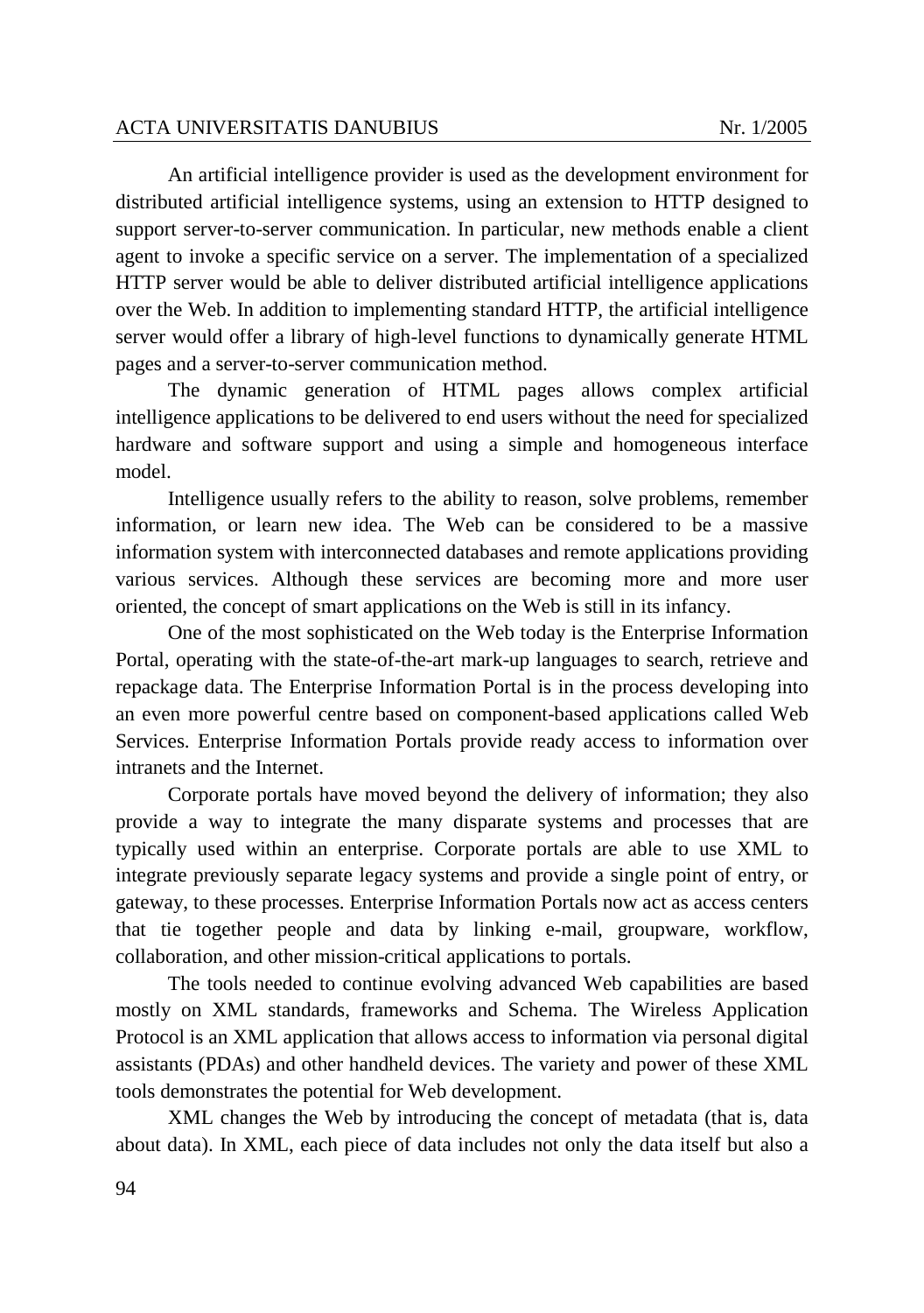description of the data. XML therefore describes data, not pages. It is about actual information content, but says nothing about the layout. The power of XML then is that it makes applications aware of what they are about. Once a spreadsheet is expressed in XML, it can link across the Web into other spreadsheets and into server-based applications. The ultimate result of adding XML to the Web will be a change of Web infrastructure.

The latest versions of Web browsers can read an XML document, fetch the appropriate style sheet, and use it to sort and format the information on the screen. The reader might never know that he is looking at XML rather than HTML, except that XML-based sites run faster and are easier to use. XML based semantic messaging revolutionizing distributed system development. Their main advantages include: more flexible data transfer, simplified interface management and simplified remote invocation.

Today, artificial intelligence applications using the Prolog computer language are already being used for Web applications. Prolog is a logic language that is well suited to problems that involve symbolic or nonnumeric computation. The name itself is short for PROgramming LOGic. New applications are being vigorously pursued in many fields, and it shouldn't be long before Web Services include a variety of artificial intelligence applications.

One approach to artificial intelligence is to implement methods using ideas of computer science and logic algebras. The algebra would establish the rules between functional relationships and sets of data structures. A fundamental set of instructions would allow operations, including sequencing, branching and recursion, within an accepted hierarchy. Logic structures have always appealed to artificial intelligence researchers as a natural entry point to demonstrate machine intelligence.

Today, the Web consist primarily of a huge number of data nodes; the data nodes are connected through hyperlinks to form "hyper-networks" that collectivity can represent complex ideas and concepts above the level of the individual data. The Web merely stores and retrieves information, even considering some of the "intelligent application" in use today (including intelligent agents, EIPs, and Web services). So far, the Web does not have some of the vital ingredients it needs, such as a global database schema, a global error-correcting feedback mechanism, a logic layer protocol, a method of adopting Learning Algorithms systematically throughout its architecture, or universally accepted knowledge bases with interface engines. So, the Web continues to grow and evolve, but it does not adapt – and adaptation is an essential element of learning. If the jury is still out on defining the Web as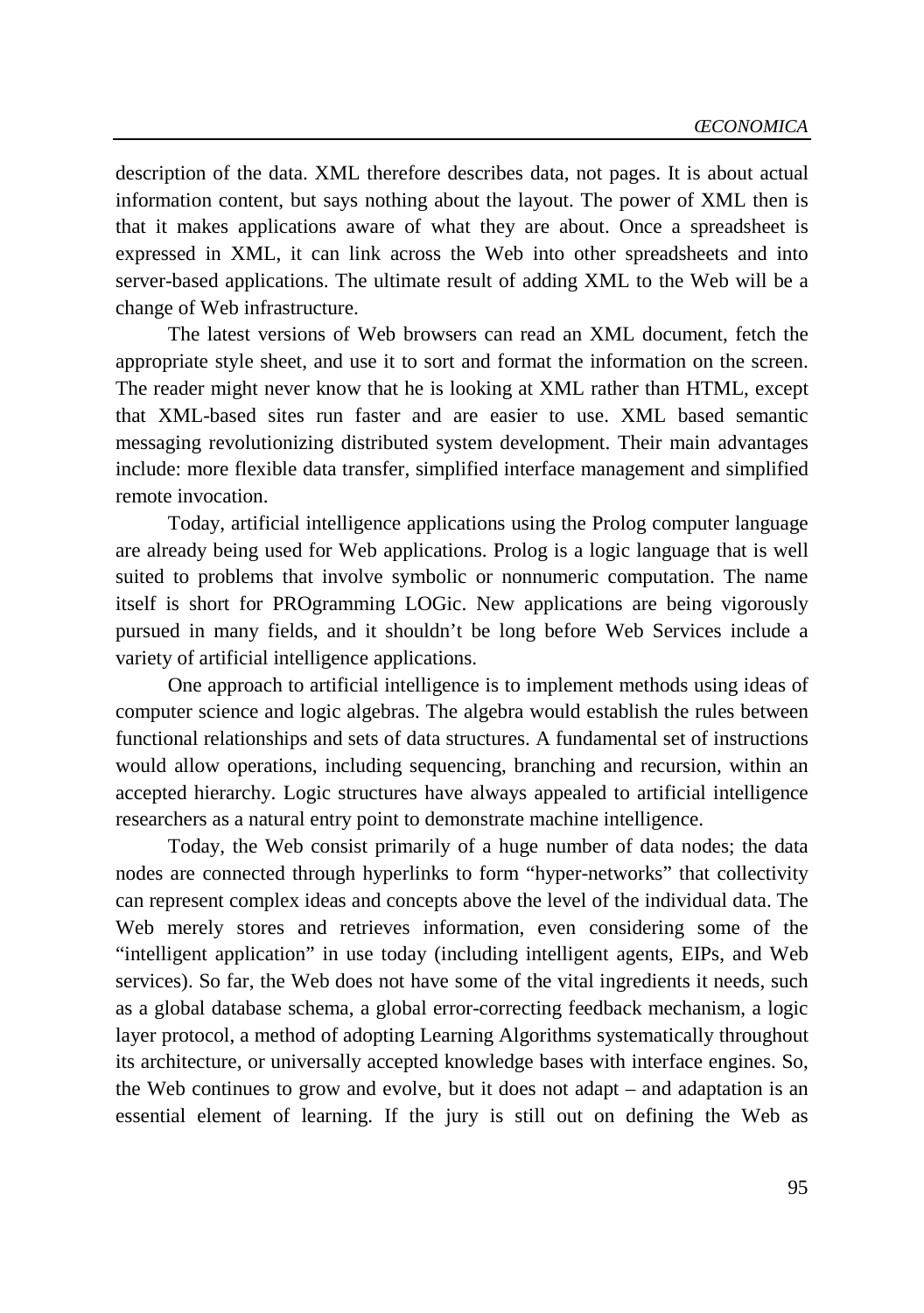intelligent, can still consider ways to change the Web to give it the ability to adapt and therefore to learn.

The Web may be nexus of much of information flow, but it is not overly smart. In the future the Web will need to do much more than pass raw data between people via search engines.

 The Semantic Web is a vision of having data on the Web defined and linked in a way that can be used by devices, not just for display purposes but for automation, integration and reuse of data. The wireless communication process should start by talking to a personal or embedded device that recognizes the user's words and commands. It will connect seamlessly to the correct transmission device, drawing on whatever resources are required from around the Web. Perhaps only database search, sorting and retrieval are required. Or perhaps a specialized application program will be needed. In any case, the information will be evaluated and the content of the message with the appropriate supporting data to fill in the "blanks" will be provided.

The Web require fundamental upgrades in the physical and intellectual components to perform intelligent tasks, including: wireless networking infrastructure, personal and embedded devices, processing chips, semantic Web architecture, mobile Internet protocol, parallel processing artificial intelligence application over clustered networks, perhaps as Web Services, adaptive software languages and learning algorithms, speech recognition, understanding, synthesis and translation. These physical and software components are necessary to implement the Intelligent Wireless Web. They require changing software applications from dumb and static to intelligent and dynamic.

The Web's content is presently expanding at an enormous pace, but the quality of its structure is not improving. The only mechanism for network restructuring at present is the contributions of individual Web-designer subnetworks. This result in a Web that is weakly organized. Any system capable of dynamically adapting network structure and content must use information that is locally available to HTTP servers.

But the Web has limited control above individual HTTP servers. Many of the existing systems for flexible hypertext depend on extensive information being stored and managed. As a result, the control for the automatic adaptation of structure for the Web is limited to local networks.

The IT community seems to be leaning toward defining the Web in terms of a database with knowledge representation. Artificial intelligence based solutions for capturing and indexing vast amounts of Web information, that are already available.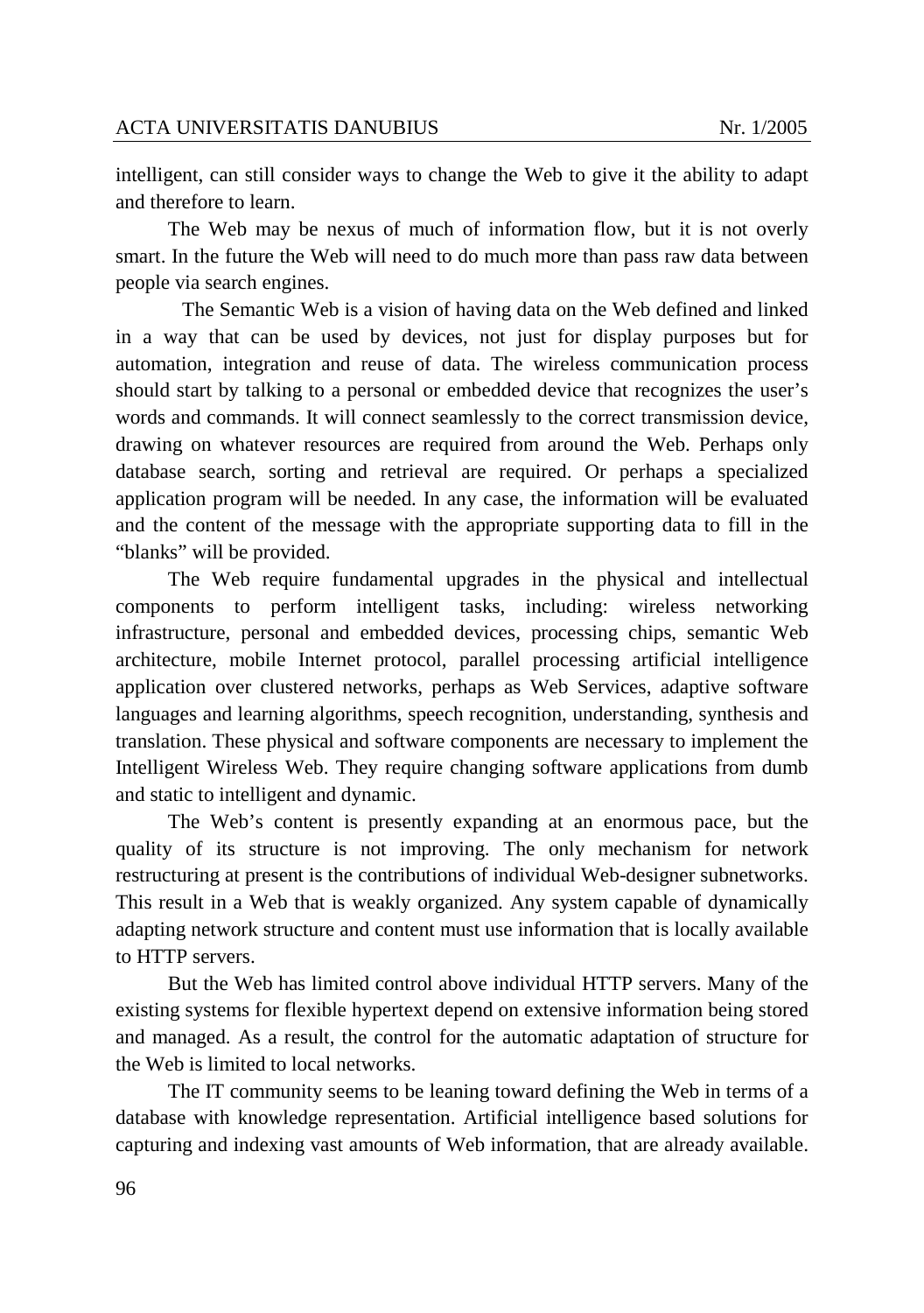Artificial intelligence related technologies are at the heart of all Internet search engine services.

For the Web to learn, it requires the capabilities of knowledge discovery, learning algorithms and self-organization. Then the Web will autonomously change its structure and organize the knowledge it contains by learning the ideas and preferences of its users.

Supplementary to adding artificial intelligence algorithms and agents to web services, the W3C suggests the use of better semantic information as part of Web documents and the use of next-generation Web languages such as XML and RDF.

The Semantic Web carries the vision of having data on the Web defined and linked in a way that it can be used by devices not just for display purposes but for automation, integration and reuse of data across various applications. To make this vision a reality for the Web, supporting standards and technologies must enable devices to make more sense of information on the Web. For the Web to scale, programs must be able to share and process data, even when these programs have been designed totally independently.

Web-enabled languages and technologies are being developed (RDF-schema), schema and ontology integration techniques are being examined, and Web services integration standards are being defined. The success of Semantic Web will depend on a widespread adoption of these technologies.

A framework for representing metadata is Resource Description Framework (RDF). The goal of RDF is to enable the automation of many Web-related activities, such as resource discovery. RDF is a model for metadata, and XML can be used to represent this model. Another goal of RDF is to define a mechanism for describing resources that makes no assumptions about a particular application domain, nor defines the semantics of any application. Such models are used to represent knowledge representation, to address reuse and components and to handle problems of schema evolution.

The road map for achieving a set of connected application for data on the Web in the form of a logical Web of data is called the Semantic Web. An underlying idea of semantic networks is the ability to resolve the semantics of a particular node by following an arc until a node is found with which the agent is familiar. The Semantic Web, in competition with artificial intelligence Web Services, forms a basic element of the Intelligent Wireless Web.

The Web was originally designed as an information space, with the goal that it should be useful not only for human-human communication, but also for interactions between devices. One of the major obstacles to this has been the fact that most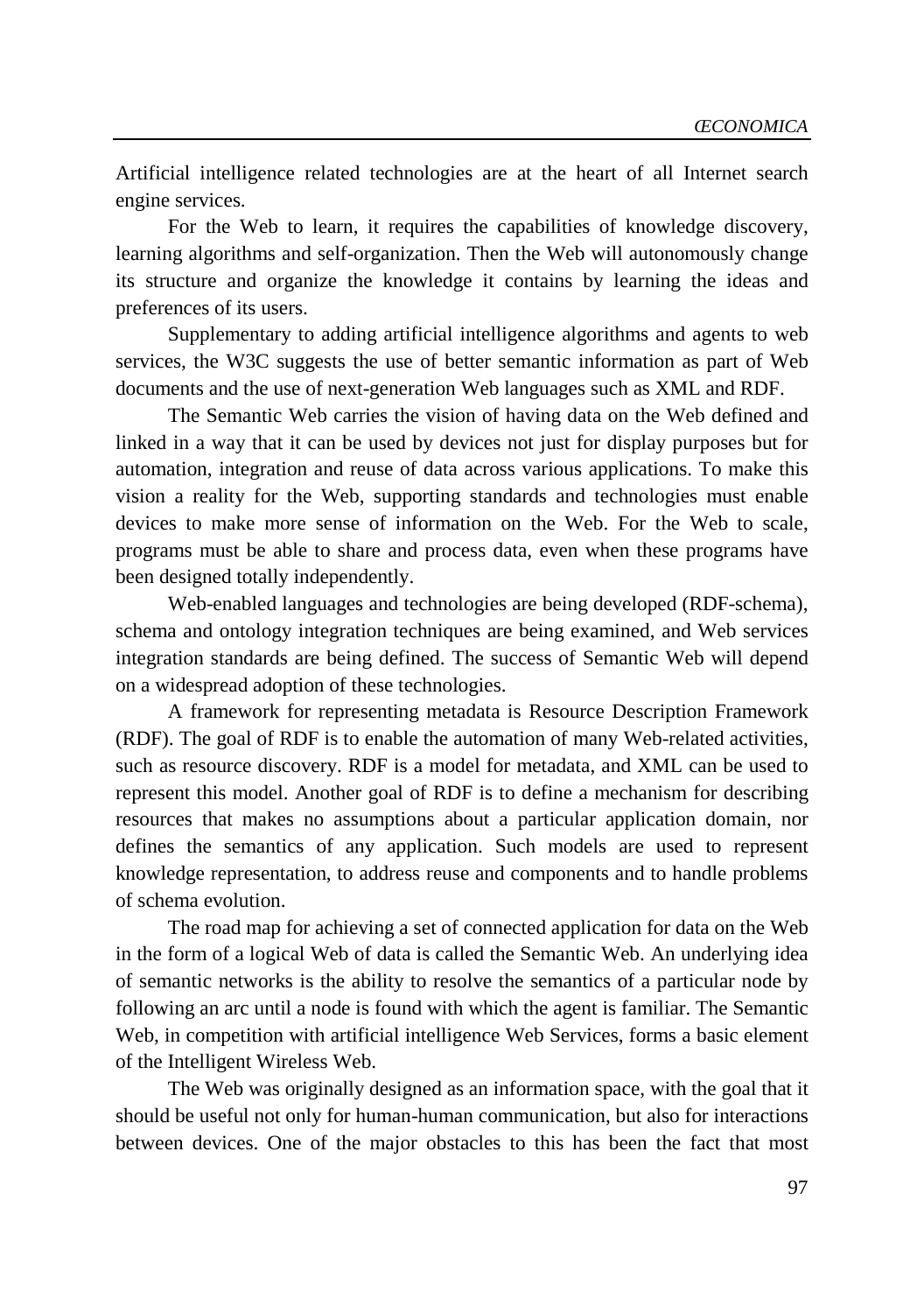information on the Web is designed for human consumption, and even if it was derived from a database with meanings for its database elements, the structure of the data is not evident to an autonomous agent browsing the Web. Leaving aside the artificial intelligence problem of training devices to behave like people, the Semantic Web approach instead develops languages for expressing information in a form that a device can process.

The model general is the RDF. The basic model contains only the concepts of an assertion and quotation, making assertions about assertions. RDF applications are for metadata in which assertions about assertions are basic, even before logic.

The RDF model does not say anything about form of the reasoning engine. The proof will be a chain of assertions and reasoning rules, with pointers to all the supporting material. RDF at the logical level already has the power to express inference rules.

RDF at the logical level is a query engine of specific algorithms and indexes. Although search engines that index HTML pages find many answers to search and cover huge part of the Web, they return many inappropriate answers. There is no notion of "correctness" to such searches. By contrast, logical engines have typically been able to restrict their output to provably correct answers, but have suffered from the inability to go through the mass of connected data to construct valid answers.

If an engine of the future combines a reasoning engine with a search engine, it may actually be able to construct proofs. It will be able to reach out to indexes that contain very complete lists of all occurrences of a given term, and then use logic to weed out all but those which can be of use in solving the given problem.

The Web may benefit from self-organizing software, adaptive protocols, and object-oriented dynamic languages to give the Web a significantly hunger of mobility and dynamism, as well as integration of devices and sensors embedded in the real world. Self-organizing network software refers to the ability of a network to organize and configure itself.

Adaptation means the ability of protocols and applications to learn and adapt to the changing conditions in the network, such as levels of congestion and errors. The next-generation programming language may also support intelligent, adaptive, complex software systems. Adaptive software may use information from the environment to improve its behaviour over time. Object-oriented dynamic language forms a higher level of abstraction, semantics, development, and reflection.

Adaptive software may offer to change this adding a feedback loop that provides information based on performance. The design criteria itself becomes a part of the program, and the program reconfigures itself as the environment changes.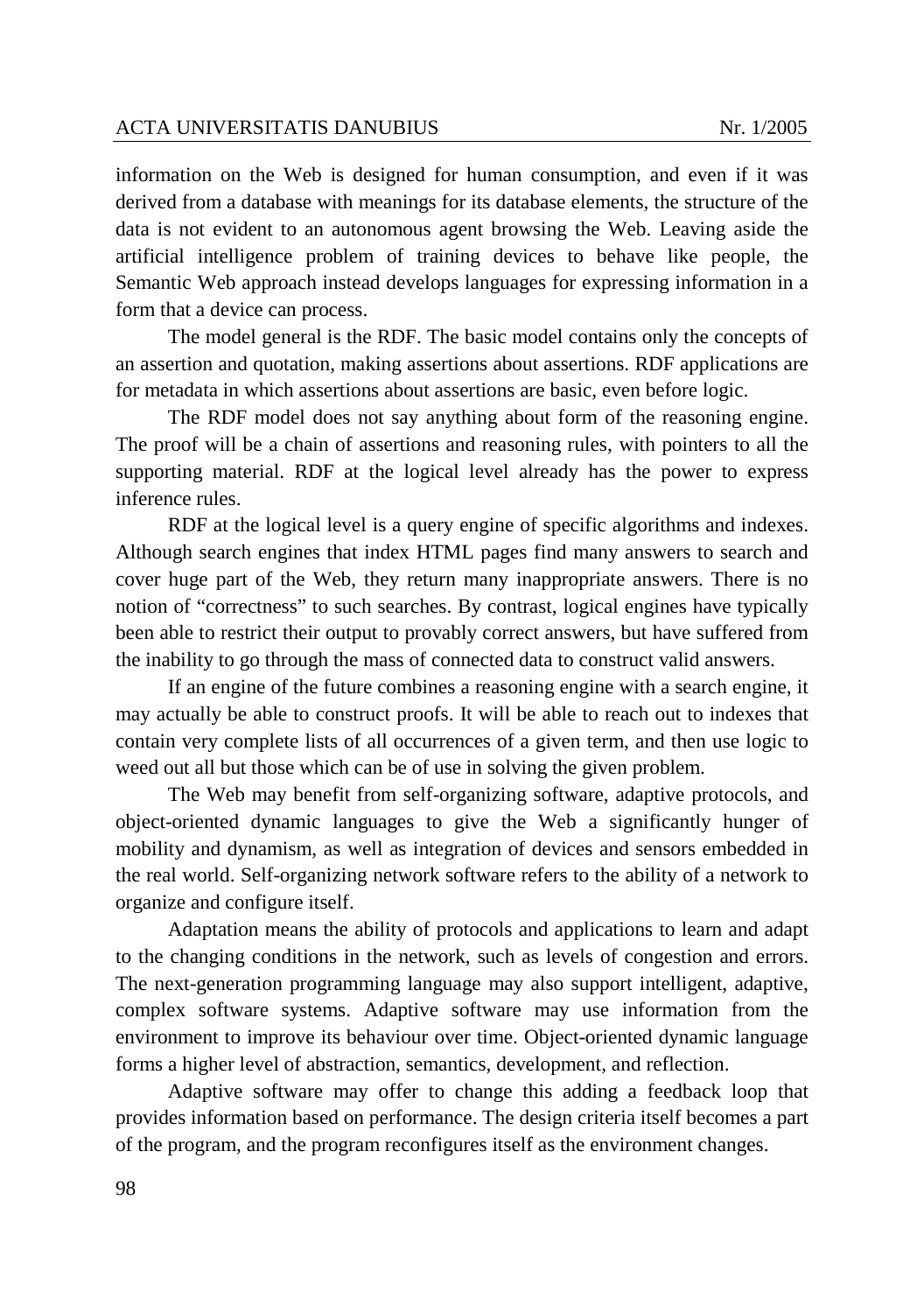At the question "how will the Web learn?", it suggest a composition of the Semantic Web with its logic layer utilizing components of artificial intelligence agents, learning algorithms and artificial intelligence applications, including adaptive software available through Web Services.

Two basic options exist for locating Web intelligence. Web intelligence could be globally distributed throughout the Web as a layer of the infrastructure over Web protocols. Although the semantic Web architecture is not actually an artificial intelligence application in itself, it is a foundation for possible artificial intelligence applications that could be added to its logic layer.

An alternative approach is locating Web intelligence locally, centralized on an artificial intelligence portal (providing Web services) that is joined to its own cluster of Web computers. Each approach has a serious flaw. The artificial intelligence portal approach limits uniformity and access, while the global semantic Web approach faces combinatory complexity limitations.

Distributed computing is a model of data processing consisting of many small computers on a network working to do the same amount of processing as one supercomputer. The Internet, the world's largest network, provides vastly more computer power than ASCI White's 8.192 processors. By finding ways to allow many different computers to process smaller chunks of data, scientists hope to turn the Internet into the world's largest supercomputers.

Locating Web intelligence on central artificial intelligence servers, each of which is joined to its own cluster of Web computers, provides a powerful component for local centralized Web intelligence.

An Intelligent Wireless Web is a network that provides any time, anywhere access to information resources with efficient user interfaces and applications that learn and thereby provide increasingly useful services whenever and wherever we need them.

It is certainly possible to develop intelligent application for the Internet without media (that is, audio/video) Web features and/or wireless capability. It is all suggestion, however, that Web media, such as audio, can lead to improved user interfaces using speech and the small wireless devices, widely distributed, can lead to easier access to large portions of the world's population. The end result could be not just an intelligent Internet, but a widely available, easily accessible, userfriendly, Intelligent Wireless Web.

As a result, the concept of an Intelligent Wireless Web weaves together important concepts related to the growing and evolving system of information technology software and hardware known as the Internet. Intelligence (in particular,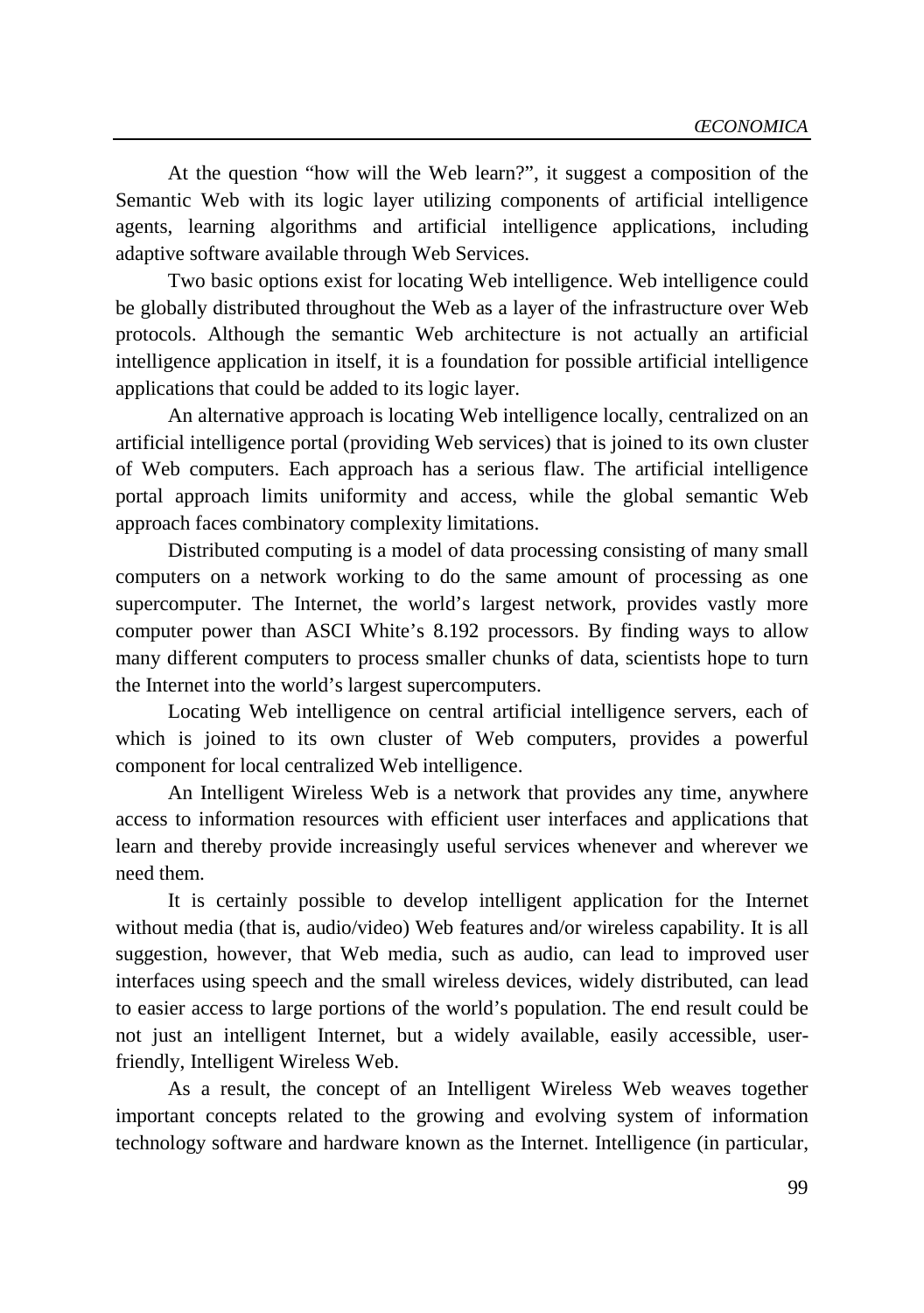the ability to learn) and "wireless" promise the delivery of increasingly capable information services to mobile users any time and anywhere.

Intelligent Wireless Web wove several important concepts related to intelligence (the ability to learn) wirelesses (mobility and convenience), and its advances in telecommunications and information technology that together promised to deliver increasingly capable information services to mobile users any time and anywhere.

It was certainly possible to develop intelligent applications for the Internet without media (audio/video) Web features or wireless capability. But, Web media such as audio could lead to improved user interfaces using speech and that small wireless devices widely distributed could lead to easier access for large portions of the world's population. The end result could be not just an intelligent Internet but a widely available, easily accessible, user friendly, Intelligent Wireless Web.

An Intelligent Wireless Web represent a network that provides any time, anywhere access through efficient user interfaces to applications that learn. Notwithstanding the difficulty of defining intelligence, it recognized that terms such as artificial intelligence, intelligent agents, smart machines, and the like refer to the performance of functions that mimic those associated with human intelligence.

All of information services are the next logical step, along with the introduction of variety of different portable user devices (Web-enabled cell phones, small portable computers) that have wireless connectivity. The result will be wireless technology as an extension of the present evolutionary trend in information technology. In addition, artificial intelligence and intelligence software application will make their way onto the Wireless Web. A performance index or measure may eventually be developed to evaluate the progress of Web intelligence.

The future wireless communication process should start with a user interface based on speech recognition by which we merely talk to a personal mobile device that recognizes our identity, words and commands. The personal mobile device would connect seamlessly to embedded and fixed devices in the immediate environment. The message would be relayed to a server residing on a network with the necessary processing power and software to analyze the contents of the message. The server could then draw necessary supplemental knowledge and services from around the world through the Internet.

To build this ideal future wireless communication process we must connect the following technologies, along with their essential components: connecting people to devices – the user interface, connecting devices to devices and connecting devices to people.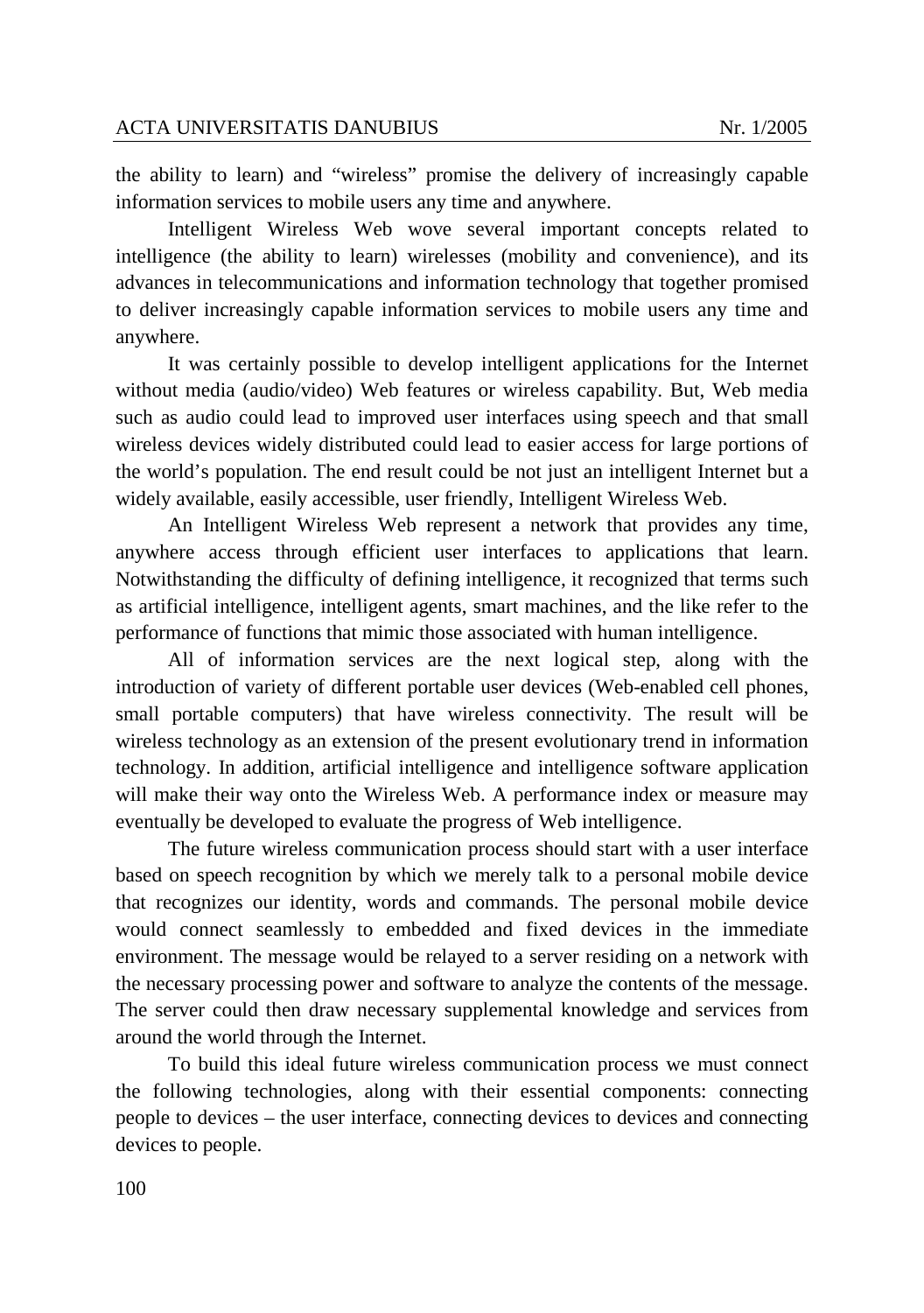The physical components and software necessary to construct and implement the Intelligent Wireless Web require compatibility, integration, and synergy of five merging technology area: user interface – to transition from the mouse click to speech as the primary method of communication between people and devices); personal space – to transition from connection of devices by tangled wires to multifunction wireless devices; networks – to transition from a mostly wired infrastructure to an integrated wired/wireless system of interconnections; protocols – transition from the original IP to the new mobile IP; Web architecture  $-$  to transition from dumb and static application to new applications that are intelligent, dynamic and constantly learning.

In present, the network upgrades and integration seems endless. Even when new, advantageous technology becomes available, the existing legacy equipment retains value. Therefore, network integration is progressive and steady, but slow.

The vast system of interconnecting wired and wireless networks that make up the Internet is composed of several different types of transmission media, dominated by wired media but including: wired (fiber optic, coaxial cable, twisted pairs) and wireless (microwave, infrared and laser).

Wireless LAN technology is rapidly becoming a vital component of data networks. IEEE Standard 802.11 - compliant LANs produce applications based upon open systems. To optimize the operation of wireless systems, software options for interfacing wireless handheld appliances emulate various systems and directly connect to databases.

To achieve the mobility requirements of the Intelligent Wireless Web, the Wireless Appliance Protocol (WAP) provides a global standard for data-oriented services to mobile devices, thereby enabling any time, anywhere access. The anticipated result is to provide intelligent networking software for routing and tracking that leads to general changes in IP networking protocols toward mobile IP. Sitting on top of the entire layer infrastructure will be a new control-plane for applications that smooth routing.

Normally, the wireless communication process should start with the user talking to a personal, or embedded, device that recognizes the person's identity, words and commands. It will connect seamlessly to the correct transmission device, drawing on whatever resources are required from around the Web. In one case, only database search, sorting and retrieval might be required. Or in another case, a specialized Web service application program might be required. In any case, the information will be evaluated, and the content of the message will be argued with appropriate supporting data to fill in the "blanks".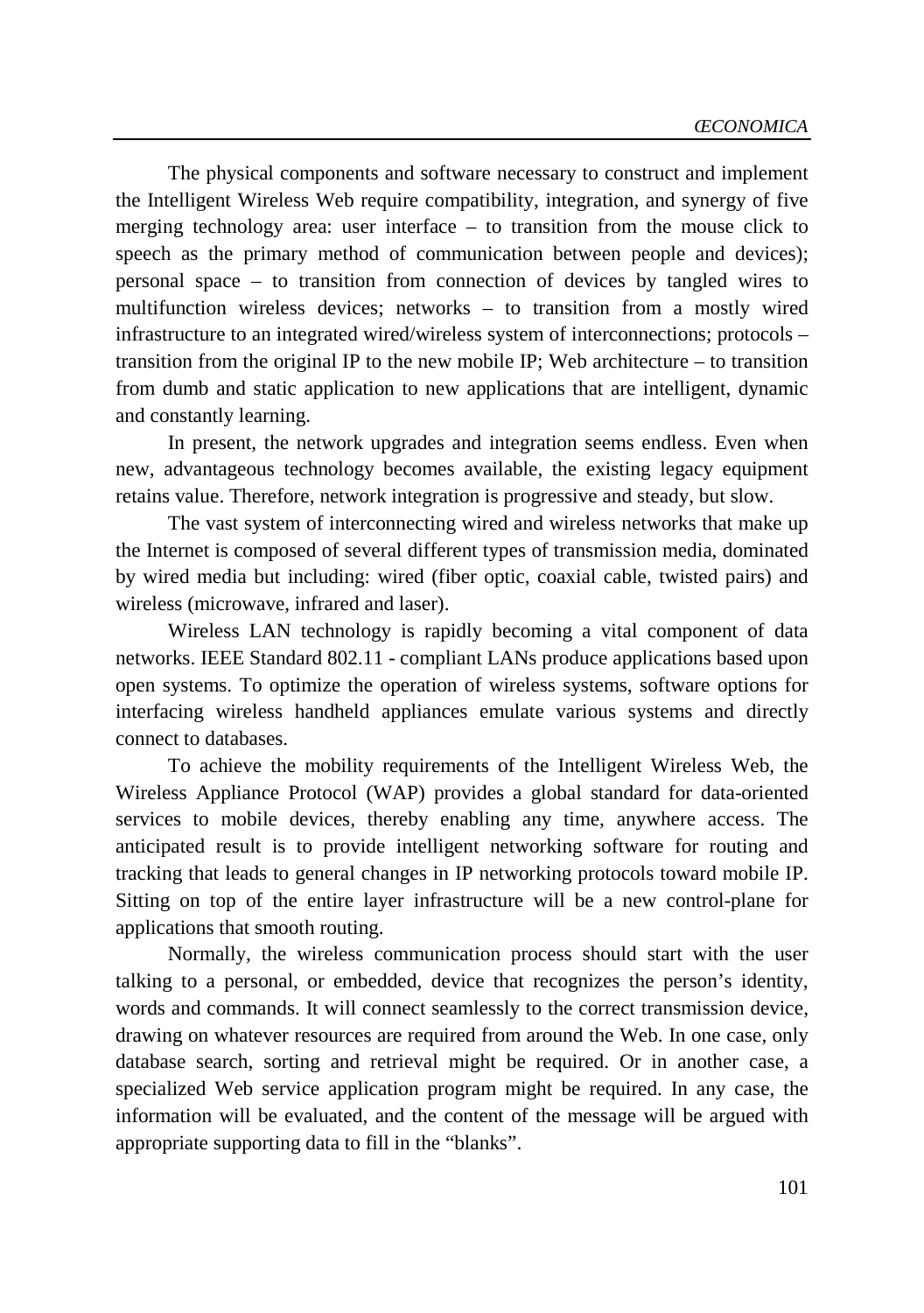Ideally, the wireless communication process should start with the user talking to a personal, or embedded, device that recognizes the person's identity, words, and commands. It will connect seamlessly to the correct transmission device, drawing on whatever resources are required from around the Web. In one case, only database search, sorting, and retrieval might be required. Or in another case, a specialized Web service application program might be required. In any case, the information will be evaluated, and the content of the message will be augmented with the appropriate supporting data to fill in the blanks.

For the Web to learn how to conduct this type of intelligent processing, a mechanism is required for adapting and self-organizing on a hypertext network. In addition, it needs to develop learning algorithms that would allow it to autonomously change its structure and organize the knowledge it contains, by "learning" the ideas and preferences of its users.

The speed at which new technologies become available and the rate of technology change have increased. Therefore, to develop guidelines for strategic planning, we must consider two discordant requirements: first, to optimize the network's long-term investment while, second, optimizing the time to market for each new product. Finding the right balance is not easy. However, opportunities for wireless developers and service providers will exist when they can reach all mobile users by developing infrastructure to support any wireless carrier, any wireless network (TDMA, CMDA), any wireless device (digital cell phone, PDA), any wireless application, any Web format, any wireless technology (WAP, SMS), any medium (text, audio, TTS, speech recognition, or video).

Strategic planning for changes in the user interface (while small wireless devices proliferate) could focus on balancing innovations in software against innovations in hardware. For example, speech recognition and speech synthesis offer attractive solutions to overcome the input and output limitations of small mobile devices, if they can overcome their own limitations in memory and processing power. Therefore user interface opportunities could exist if the right balance for the client-server relationship between the small device and nearby embedded resources is achieved.

However, strategically, this will require integrating chip design engineering with specific software application engineering. It is no longer enough to build the fastest, most powerful chips possible, and then let software engineers design their applications to fit the available capability. Integrated application performance teams are essential to planning applications as speech synthesis and artificial intelligence requirements and then setting specifications for the combination of the small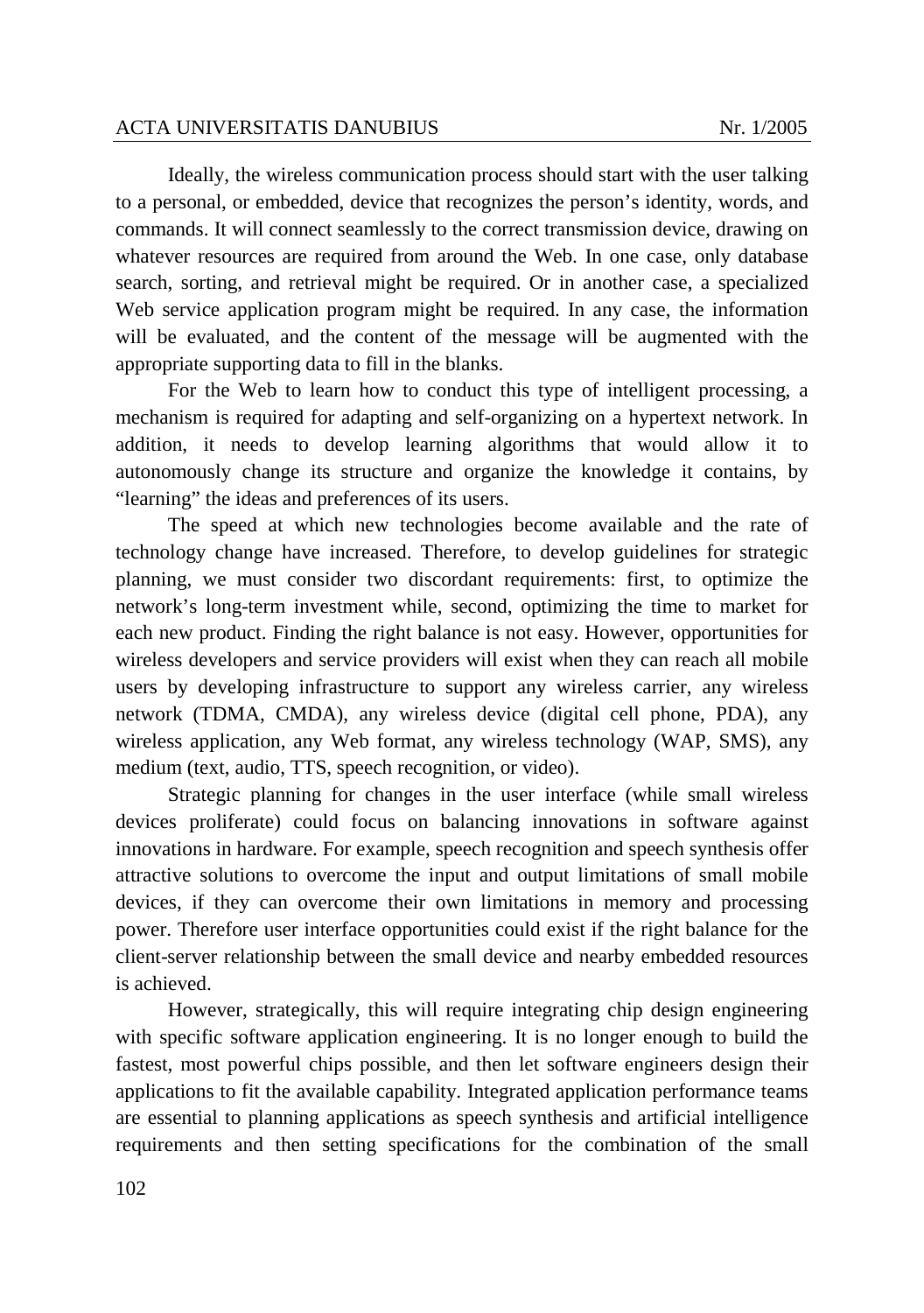device/embedded resource to properly achieve a balanced and efficient client-server, as well as peer-to-peer relationships.

Wireless communication may be driven by decentralized network architecture integrating services that today span several network technologies. The most fundamental change to network intelligence could come from intelligence produced by decentralized Web architecture, such as by upgrading the IP. Or intelligence could come from a centralized process, such as Web Services, which provides a particular function or component from a central server to multiple users around the world. However, there will be a growing recognition that centralized components, globally distributed, and modifications to the underlying Web architecture, locally accessed, are two faces of one coin. Certainly, integrated and simultaneous development appears necessary.

Regardless of how artificial intelligence applications are processed on the Web, a vital challenge will be the establishment of trusted information. The process must build trust of information and will include a form of information registration and validation.

Whether learning is achievable from artificial intelligence service providers through Web Services, or through changes in Web architecture, such as the semantic Web, or if the machine learning is achievable at all, remains extremely controversial. But it is often in response to challenges mired in controversy from competing paradigms that some latent capabilities may be uncovered. The virtue of controversies is that they motivate experts into uncovering dormant capabilities in response to the challenge.

In this context, it can say that artificial intelligence is already being introduced to the Web, but the jury is still out on whether the Web is, or will ever become, intelligent. As the Web increases the percentage of applications and protocols with learning algorithms, we can expect improvements in performance in both type and quality.

The Web may become a learning network through a combination of Semantic Web architecture and components of artificial intelligence agents and artificial intelligence applications built with adaptive software languages and connected to the Web via its logic layer. Web intelligent could be located globally – distributed throughout the Web as a layer over the infrastructure of Web protocols, as well as locally on artificial intelligence service providers, each of which is joined to its own cluster of specialized artificial intelligence application computers.